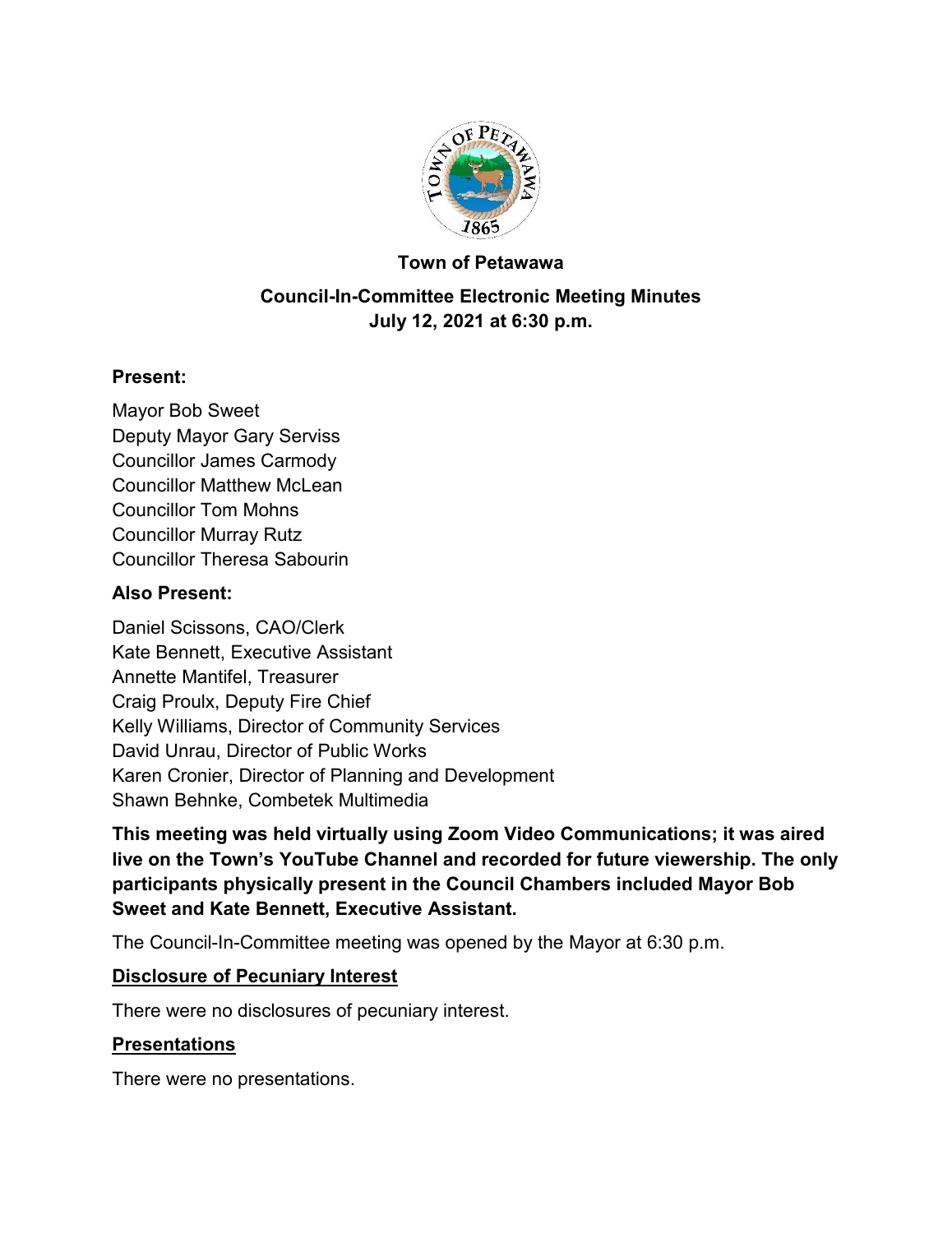# **Fire Department**

# 1. Activity Report – June 2021

Deputy Fire Chief Craig Proulx provided an overview of the report. Deputy Chief Proulx reported one fire alarm, one smell of plastic burning, one carbon monoxide call, and three open air burning calls for the month of June. Fire Chief Steve Knott and Deputy Chief Proulx attended a site meeting at the Terrace Provincial Park with MNRF Fire Suppression personnel and the Park Warden to discuss the build up of deadfall and vegetation and its impact on fire risk. After an inspection of the park, it was determined that there is a low risk of fire hazard in the Terrace. The MNRF will be placing any large hanging trees on the ground to promote the park's natural environment and smaller items, such as twigs and branches, will be removed.

# **Moved by Murray Rutz**

# **Seconded by James Carmody**

That the Fire Department activity report for June be accepted as information. **Carried**

2. Fire Protection Budget

Received for information.

### **Community Services**

### 1. Activity Report – June 2021

Kelly Williams, Director of Community Services, provided an overview of the monthly report. Mr. Williams reported on the various services, programs and rental activities realized over the month. Mr. Williams provided an update on the arena floor replacement project, Petawawa Point boat launch repairs and public engagement on the Laurentian Highlands Park design. Mr. Williams highlighted the Department's support of the successful COVID-19 vaccination drive thru clinics at the Civic Centre on June 18<sup>th</sup> and 29<sup>th</sup>.

### **Moved by Tom Mohns Seconded by Gary Serviss**

That the Community Services monthly report for June be accepted as information. **Carried**

2. Community Services Budget Report

Received for information.

### **Public Works**

# 1. PW-19-2021 – Trail Wayfinding Strategy

David Unrau, Director of Public Works, provided an overview of the report. Mr. Unrau explained that development of a comprehensive wayfinding strategy had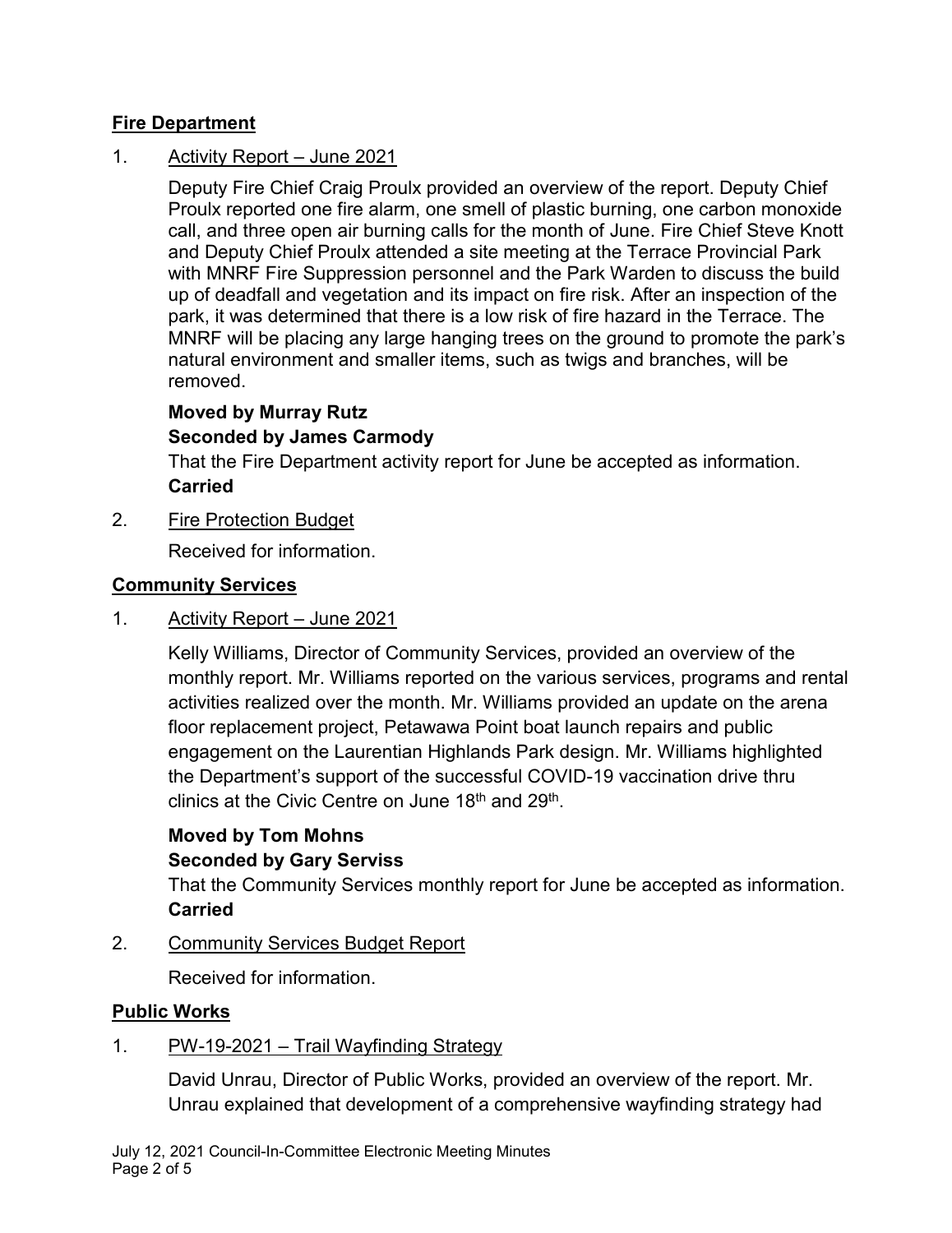been a recommendation in the Bicycle Friendly Communities Workshop Report. The strategy was created by WSP in collaboration with internal and external stakeholders and builds upon the Town's existing signage program. The strategy highlights the benefits and types of signs, neighbourhood greenways, supportive web programming and implementation options.

# **Moved by James Carmody Seconded by Theresa Sabourin**

That Council approves the adoption of the Town of Petawawa Trail Wayfinding Strategy dated June 2021 and directs staff to implement Phase 1 (pilot). **Carried**

2. PW-20-2021 – Request for Exemption to Noise By-law 368/06

David Unrau provided an overview of the report.

# **Moved by Tom Mohns Seconded by Matthew McLean**

That Council approves the request from H&H Construction Inc. for an exemption to the Noise By-law 368/06 to conduct paving works on Petawawa Boulevard, between 3:00 a.m. and 10:00 p.m., beginning July 13, 2021 for approximately four (4) days.

# **Carried**

3. Public Works Budget Report

Received for information.

- 4. Sewage System Budget Report Received for information.
- 5. Waterworks Budget Report

Received for information.

# **Planning and Development**

1. Activity Report – June 2021

Karen Cronier, Director of Planning and Development, provided an overview of the monthly report. Ms. Cronier highlighted the active subdivisions, zoning by-law amendments, and site plan applications. Ms. Cronier advised that the building permit for the day care addition to Herman Street Public School had been issued.

# **Moved by James Carmody Seconded by Theresa Sabourin**

That the Planning and Development activity report for June be accepted as information.

# **Carried**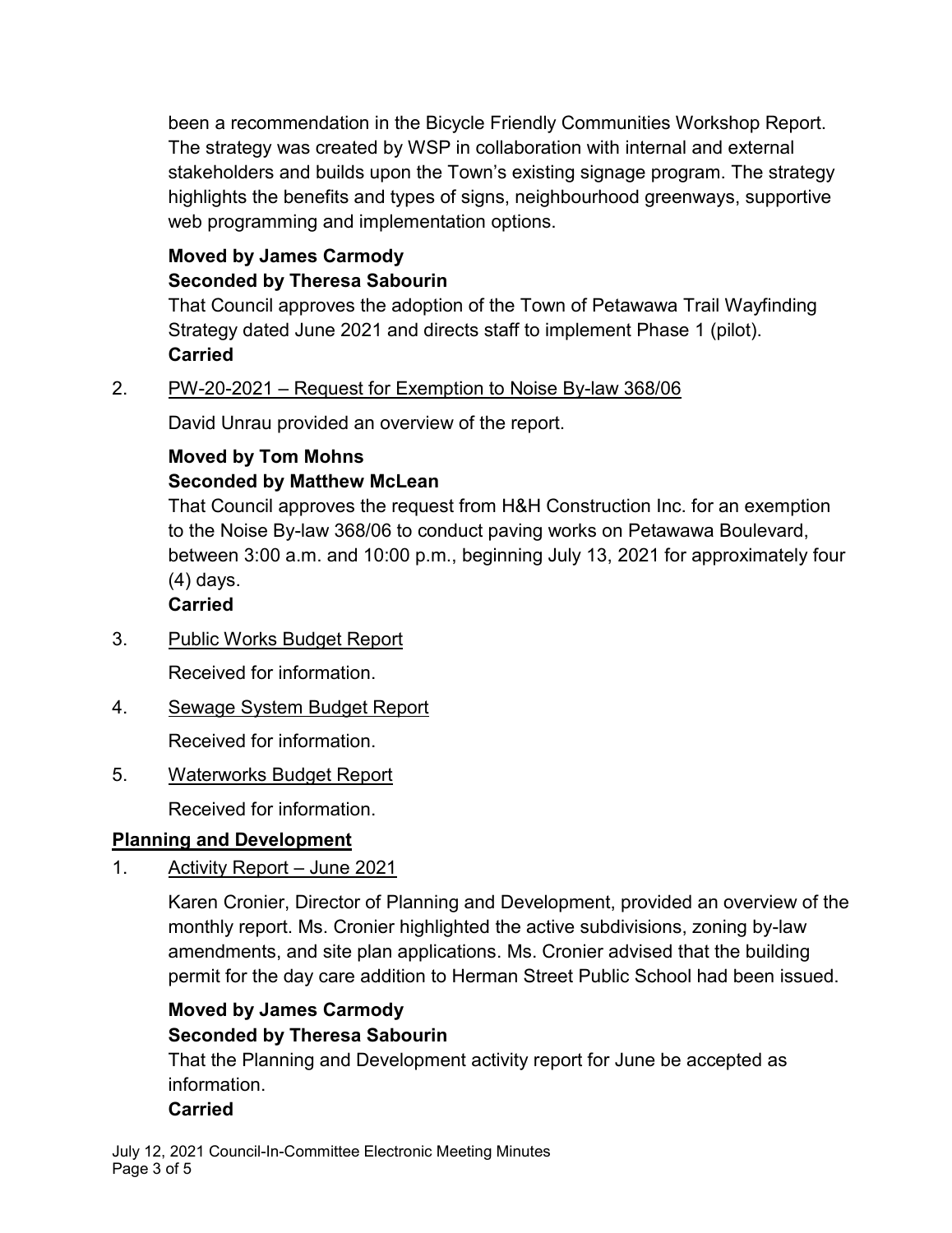# 2. PL-14-2021 – Town Centre Subdivision Application, 96 Townhouse Development, Part of Lot 23, Concession 6, being Part of Block 1, Plan 49M-68

Karen Cronier provided an overview of the report. Ms. Cronier explained an application for a Draft Plan of Subdivision, Official Plan Amendment and a Zoning By-law Amendment has been submitted to the Town by Jp2g Consultants Inc. on behalf of 1758847 Ontario Ltd. The development proposes a 23 block subdivision which is to include a parkland block, stormwater management block as well as several 0.3 metre reserves. A total of 96 townhouse units are proposed.

A joint public meeting with the County of Renfrew is to be held on August 3, 2021 for the Draft Plan of Subdivision, Official Plan Amendment and Zoning By-law Amendment applications. The report was received for information.

# 3. PL-15-2021 – Consent Application Efficiencies, New County Process

Karen Cronier provided an overview of the report. Ms. Cronier explained the County of Renfrew is the final approval authority for the division of land within the Town of Petawawa. The Development and Property Department is interested in implementing a change in the way that consent applications are managed in order to create a more streamlined and efficient process. The County's recommended new procedure would include the following:

- · Upon receipt of a consent application the Secretary Treasurer of the Land Division Committee would circulate directly to the Director of Planning and Development. This circulation would be completed even before the preparation of the County planning report.
- · The Director of Planning and Development in turn would circulate the consent application internally to Town departments that may be impacted by the proposal. Generally, this would include Public Works and Building Official Services.
- · Upon receiving comments back from Town staff, the Director of Planning and Development would complete the Municipal Report Form and forward comments and conditions directly to County Land Division.

# **Moved by James Carmody Seconded by Murray Rutz**

That Council supports the streamlining of the consent application approval process which delegates the Director of Planning and Development to provide comments and conditions for consent applications directly to the County of Renfrew Land Division Committee.

# **Carried**